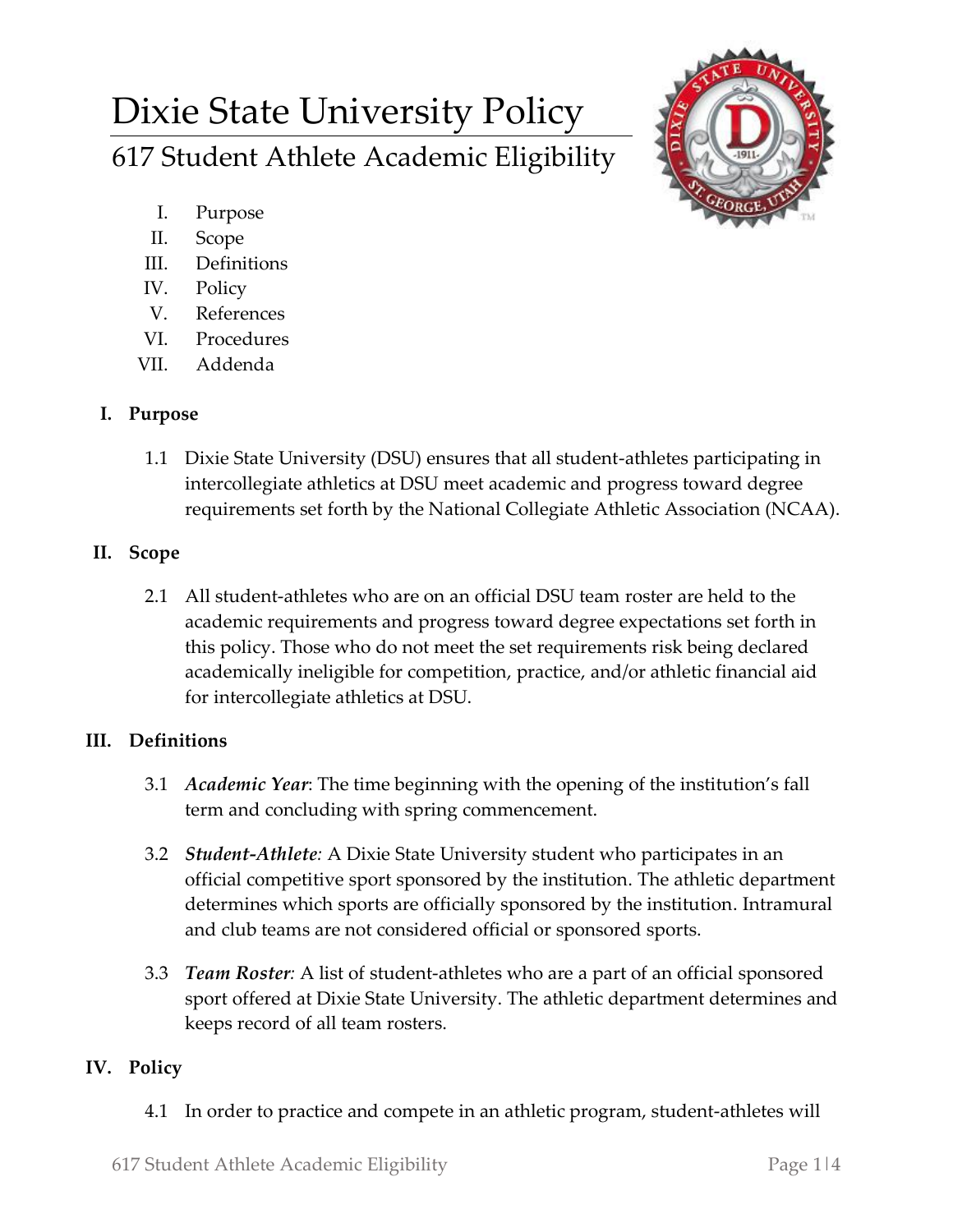comply with the following NCAA and institutional requirements:

- 4.1.1 New student-athletes must be enrolled, and remain enrolled, in a fulltime program of studies leading to a baccalaureate or graduate degree.
- 4.1.2 Student-athletes must declare a major and make progress toward that specific degree prior to their fifth semester of collegiate enrollment and be eligible by all NCAA standards.
- 4.1.3 Student-athletes that have already received a baccalaureate degree must be enrolled in either 12 credits leading to a second baccalaureate degree or nine credit hours leading toward a graduate degree.
- 4.1.4 Continuing student-athletes must enroll in a minimum of 12 credits each semester.
- 4.1.5 Freshman student-athletes in their first and second full time semesters must receive a passing grade in an average of 12 or more credits towards a Baccalaureate degree during their fall and spring semesters, or they must receive a passing grade in 24 or more credits toward a Baccalaureate degree before their third full time semester.
- 4.1.6 All other continuing student-athletes must receive a passing grade in at least 18 credits towards their Baccalaureate or Graduate degree during the academic year.
- 4.1.7 Student-athletes must receive a passing grade in at least six credits toward a Baccalaureate or Graduate degree each fall and spring semester in order to be eligible to compete during the following semester.
	- 4.1.7.1 Football student athletes must receive a passing grade in at least nine credits toward their Baccalaureate or Graduate degree each fall semester in order to be eligible to compete during the following fall semester.
- 4.1.8 All student-athletes must complete 40% of their declared Baccalaureate degree before the start of their fifth full time semester.
- 4.1.9 All student-athletes must complete 60% of their declared Baccalaureate degree before the start of their seventh full time semester.
- 4.1.10 All student-athletes must complete 80% of their declared Baccalaureate degree before the start of their ninth full time semester.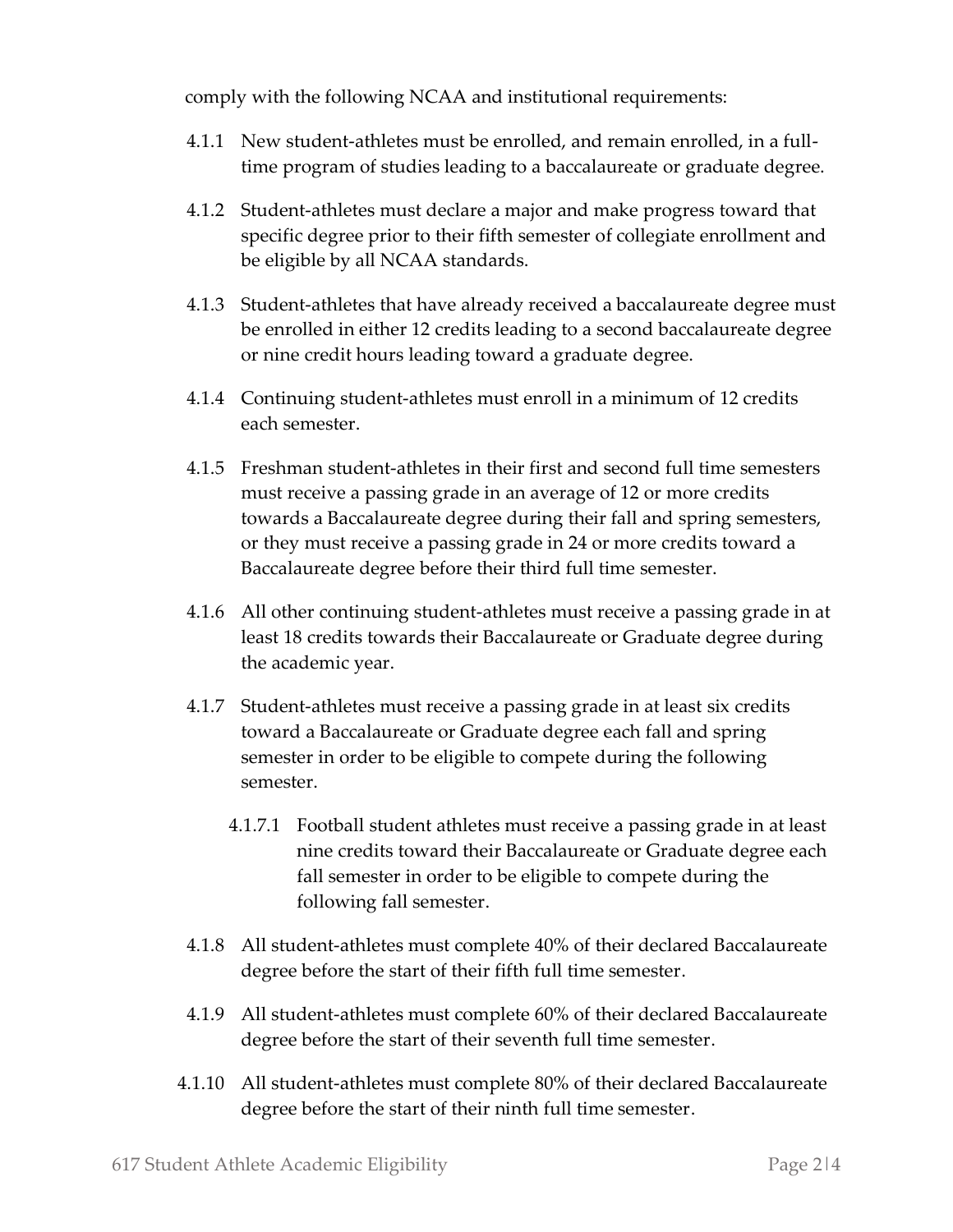- 4.1.11 All student-athletes must achieve a minimum cumulative grade point average (GPA) of a 2.000 (based on a maximum of a 4.000) measure at the beginning of each fall and spring semester.
	- 4.1.11.1 First year freshman student-athletes are not required to have a cumulative 2.000 GPA until the end of their second full time semester.
- 4.2 All credits that apply to the student-athlete's degree (e.g., part-time, transfer, advanced placement, and other types of credit) shall be used in determining the number of semester credits completed, and all applicable credits will be included in the calculation of the minimum GPA requirements.
- 4.3 All student-athletes shall complete his or her seasons of participation within five calendar years from the beginning of the semester in which the studentathlete first registered for a minimum full-time program of studies at any collegiate institution.
- 4.4 Student-athletes may qualify for an exception to certain eligibility requirements per NCAA rules.
	- 4.4.1 All possible exceptions must be verified by the DSU Eligibility Coordinator and the DSU Athletic Academic Office.
- 4.5 In addition to all eligibility requirements set forth in this policy, studentathletes will be bound by all NCAA eligibility requirements. The NCAA requirements may include but not be limited to individual sports that have extra NCAA eligibility requirements. In the case that the NCAA eligibility requirements are lesser, DSU eligibility requirements will take precedence.
- 4.6 Student-athletes will not be allowed to take a full-time course load completely made up of online courses. Students may only take a full-time course load of online courses if:
	- 4.6.1 The student's program of study has been designated as an online program by the institution.
	- 4.6.2 The classes required for graduation are only taught online and no other class options are available.
	- 4.6.3 The student needs to take all online courses because of an extenuating circumstance.
		- 4.6.3.1 Extenuating circumstances must be approved by the Associate Athletic Director of Academics.